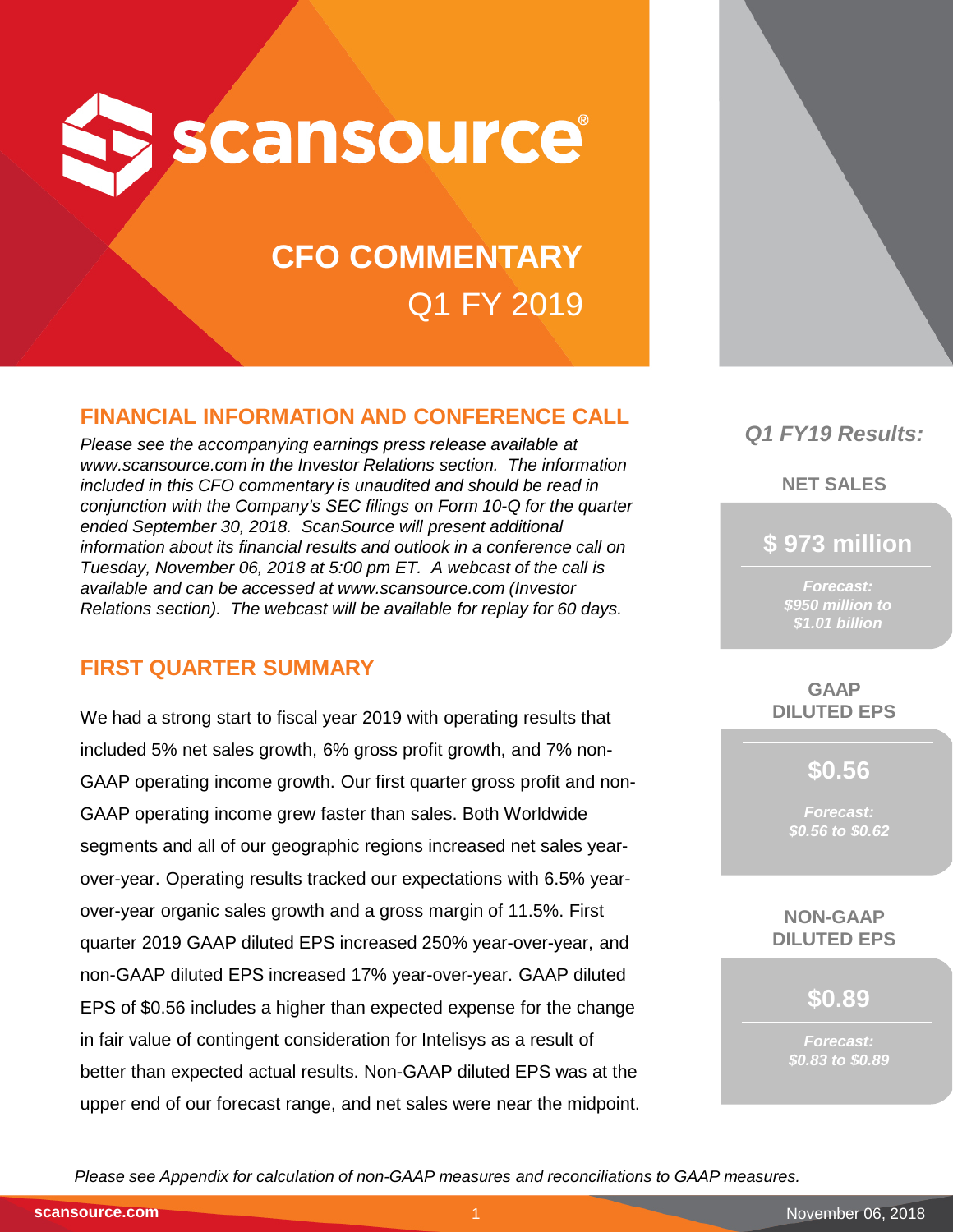

# **QUARTERLY HIGHLIGHTS**

| \$ in millions, except EPS  | <b>Q1 FY19</b> | <b>Q4 FY18</b> | <b>Q1 FY18</b> | Y/Y<br>Change |
|-----------------------------|----------------|----------------|----------------|---------------|
| Net sales                   | \$972.9        | \$993.9        | \$924.6        | $+5%$         |
| Gross profit                | \$112.2        | \$113.3        | \$105.9        | $+6%$         |
| Gross profit margin %       | 11.5%          | 11.4%          | 11.5%          | $+8$ bps      |
| SG&A expenses               | \$77.9         | \$76.8         | \$73.2         | $+6%$         |
| Operating income            | \$21.4         | \$19.8         | \$7.6          | $+182%$       |
| Operating income %          | 2.2%           | 2.0%           | 0.8%           | $+138$ bps    |
| Non-GAAP operating income   | \$32.7         | \$30.8         | \$30.6         | $+7%$         |
| Non-GAAP operating income % | 3.4%           | 3.1%           | 3.3%           | $+5$ bps      |
| <b>GAAP</b> net income      | \$14.3         | \$10.4         | \$4.1          | $+245%$       |
| Non-GAAP net income         | \$22.9         | \$19.9         | \$19.4         | $+18%$        |
| <b>GAAP diluted EPS</b>     | \$0.56         | \$0.40         | \$0.16         | $+250%$       |
| Non-GAAP diluted EPS        | \$0.89         | \$0.77         | \$0.76         | $+17%$        |

- Net sales of \$973 million (+5% Y/Y)
	- 6.5% Y/Y organic growth; organic growth for both Worldwide segments and for all geographic regions (North America, Latin America, and Europe)
	- Foreign currency translation negatively impacted sales by \$21 million
- Gross profit margin of 11.5%, an 8 bp Y/Y improvement
	- Higher margins from POS Portal
- Operating income of \$21.4 million and GAAP EPS of \$0.56 includes lower expense

for change in fair value of contingent consideration for Network1

- Non-GAAP operating income (+7% Y/Y) grew faster than net sales growth (+5% Y/Y)
	- Non-GAAP operating income growth from higher sales volumes and higher gross margins
- For Q1 FY19, effective tax rate of 25.5% and non-GAAP effective tax rate of 24.8%
- Non-GAAP EPS increased 17% Y/Y to \$0.89

*Organic growth, a non-GAAP measure, reflects reported sales growth less impacts from foreign currency translation and acquisitions. Non-GAAP operating income, non-GAAP net income and non-GAAP diluted EPS exclude amortization of intangibles, change in fair value of contingent consideration, acquisition costs and other non-GAAP items.*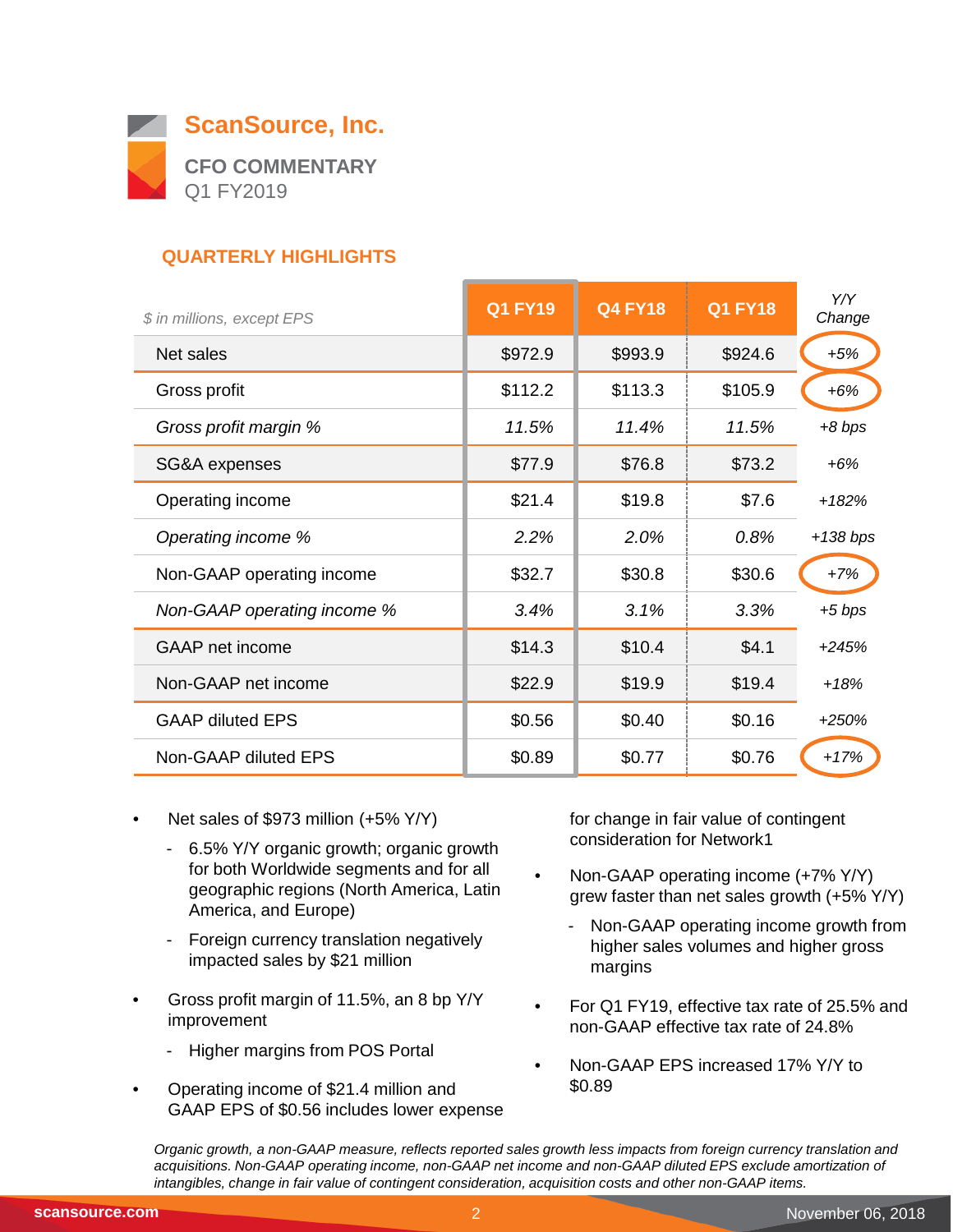

## **WORLDWIDE BARCODE, NETWORKING & SECURITY**

| \$ in millions              | <b>Q1 FY19</b> | <b>Q4 FY18</b> | <b>Q1 FY18</b> |
|-----------------------------|----------------|----------------|----------------|
| Net sales                   | \$655.1        | \$684.6        | \$620.3        |
| Gross profit                | \$62.0         | \$62.4         | \$57.5         |
| Gross margin                | 9.5%           | 9.1%           | 9.3%           |
| Operating income            | \$13.5         | \$15.8         | \$14.0         |
| Operating income %          | 2.1%           | 2.3%           | 2.3%           |
| Non-GAAP operating income   | \$16.5         | \$16.6         | \$15.9         |
| Non-GAAP operating income % | 2.5%           | 2.4%           | 2.6%           |

#### **Net Sales***, \$ in millions*

**Y/Y Growth +6%** *Y/Y Organic Growth +6%*



- Net sales of \$655 million, up 6% Y/Y
	- Includes POS Portal acquisition; organic growth up 6% Y/Y
	- Growth led by North America, including physical security, and Europe
- Gross profit margin of 9.5%
	- Y/Y increase from addition of higher margin POS Portal acquisition
- Operating income margin decreased to 2.1% from higher intangible amortization
- Non-GAAP operating income margin of 2.5% consistent with prior year and prior quarter
- Non-GAAP operating income increased 4% Y/Y

*Organic growth, a non-GAAP measure, reflects reported sales growth less impacts from foreign currency translation and acquisitions. Non-GAAP operating income excludes amortization of intangibles and other non-GAAP items.*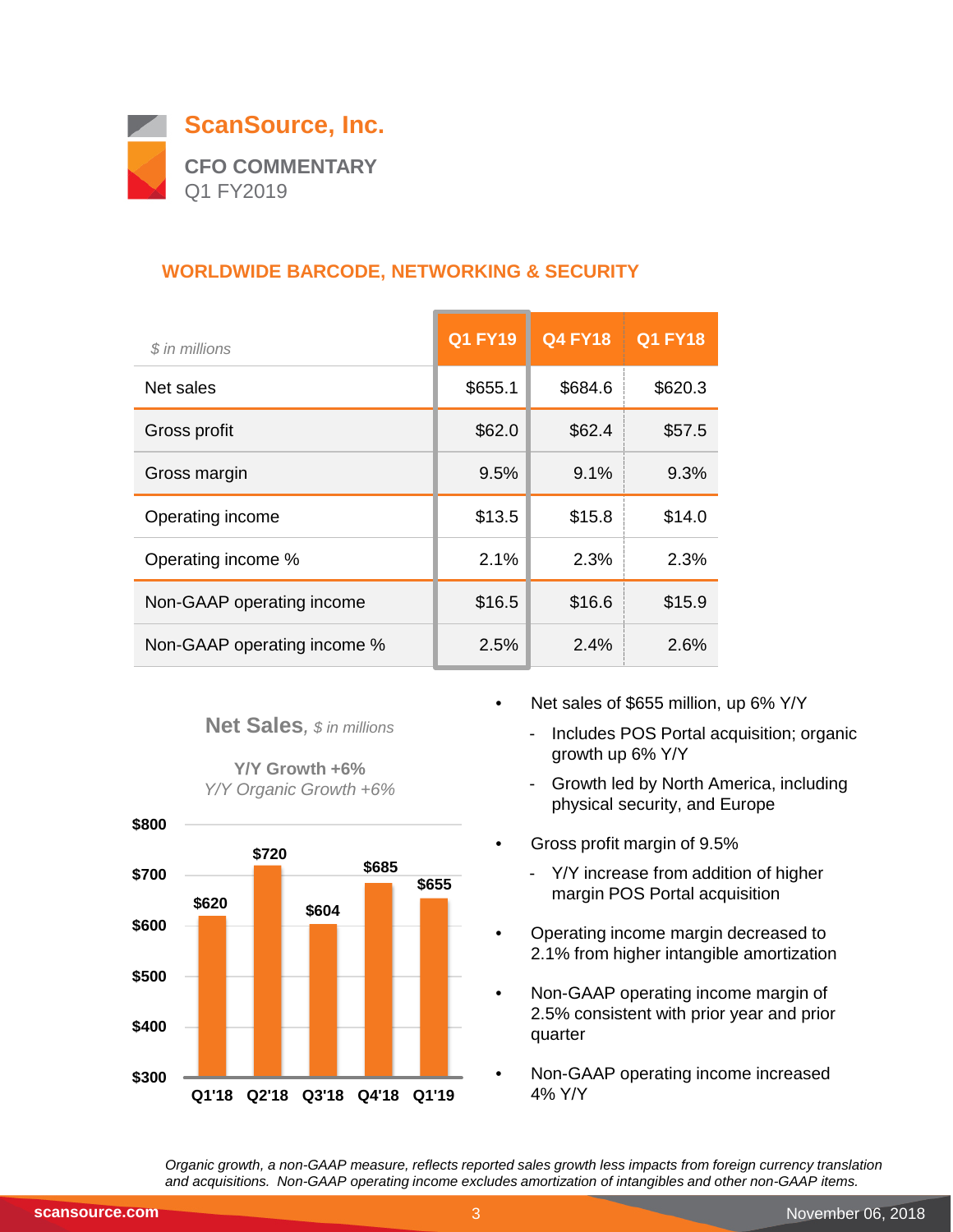

## **WORLDWIDE COMMUNICATIONS & SERVICES**

| \$ in millions              | <b>Q1 FY19</b> | <b>Q4 FY18</b> | <b>Q1 FY18</b> |
|-----------------------------|----------------|----------------|----------------|
| Net sales                   | \$317.8        | \$309.3        | \$304.2        |
| Gross profit                | \$50.3         | \$51.0         | \$48.5         |
| Gross margin                | 15.8%          | 16.5%          | 15.9%          |
| Operating income            | \$8.3          | \$4.0          | \$(6.3)        |
| Operating income %          | 2.6%           | 1.3%           | (2.1)%         |
| Non-GAAP operating income   | \$16.2         | \$14.2         | \$14.7         |
| Non-GAAP operating income % | 5.1%           | 4.6%           | 4.8%           |

#### **Net Sales***, \$ in millions*

**Y/Y Growth +4%** *Y/Y Organic Growth +9%*



- Net sales of \$318 million, up 4% Y/Y
	- Organic growth of 9% Y/Y
	- Strong sales growth in Latin America and North America
	- Intelisys net sales increased 24% Y/Y
- Gross profit margin of 15.8%, consistent with prior year
- Higher operating income due to lower expense for the change in fair value of contingent consideration (\$4.6 million for Q1 FY19 versus \$16.8 million for Q1 FY18)
- Non-GAAP operating margin increased to 5.1%; non-GAAP operating income increased 9.6% Y/Y

*Organic growth, a non-GAAP measure, reflects reported sales growth less impacts from foreign currency translation and acquisitions. Non-GAAP operating income excludes amortization of intangibles, change in fair value of contingent consideration and other non-GAAP items.*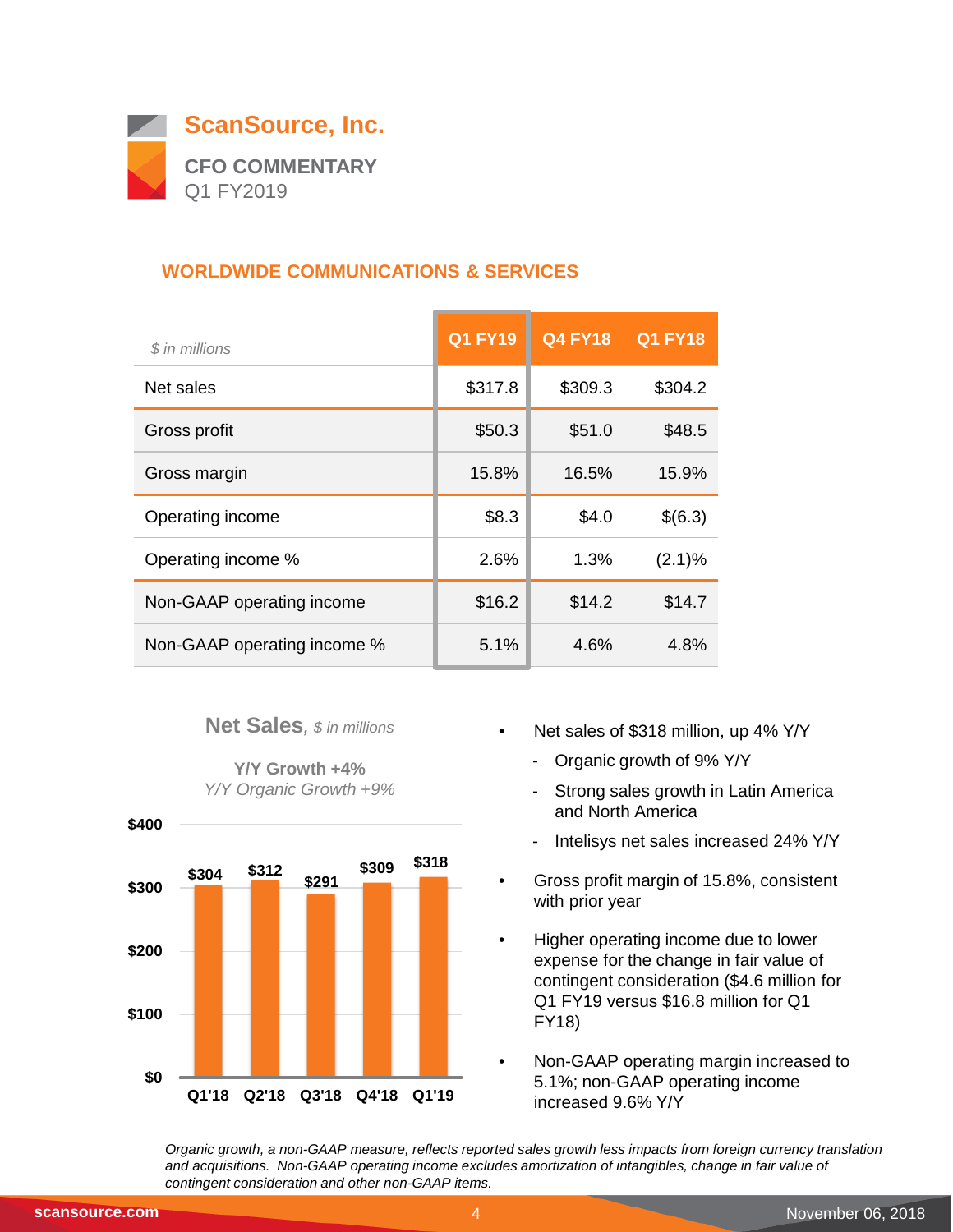

## **WORKING CAPITAL**

| \$ in millions                         | <b>Q1 FY19</b> | <b>Q4 FY18</b> | <b>Q1 FY18</b> |
|----------------------------------------|----------------|----------------|----------------|
| Accounts receivable (Q/E)              | \$677.5        | \$678.9        | \$661.4        |
| Days sales outstanding in receivables* | 60             | 59             | 63             |
| Inventory $(Q/E)$                      | \$672.7        | \$595.9        | \$597.3        |
| Inventory turns                        | 5.4            | 6.0            | 5.8            |
| Accounts payable (Q/E)                 | \$629.2        | \$562.6        | \$534.9        |
| Paid for inventory days*               | 8.1            | 6.8            | 10.1           |
| Working capital (Q/E) (AR+INV-AP)      | \$721.0        | \$712.3        | \$723.8        |

*\* Excludes the impact of Intelisys for all periods; paid for inventory days represent Q/E inventory days less Q/E accounts payable days*

- Working capital of \$721.0, down 0.4% Y/Y and up 1% Q/Q
- Working capital investment to support growth
- Days sales outstanding in receivables of 60 days, closer to recent trends
	- Aging of accounts receivable portfolio, primarily in Latin America
- Inventory turns of 5.4x with inventory up 13% Y/Y and Q/Q
- Paid for inventory days of 8.1 reflect timing of accounts payable

 $\overline{\phantom{0}}$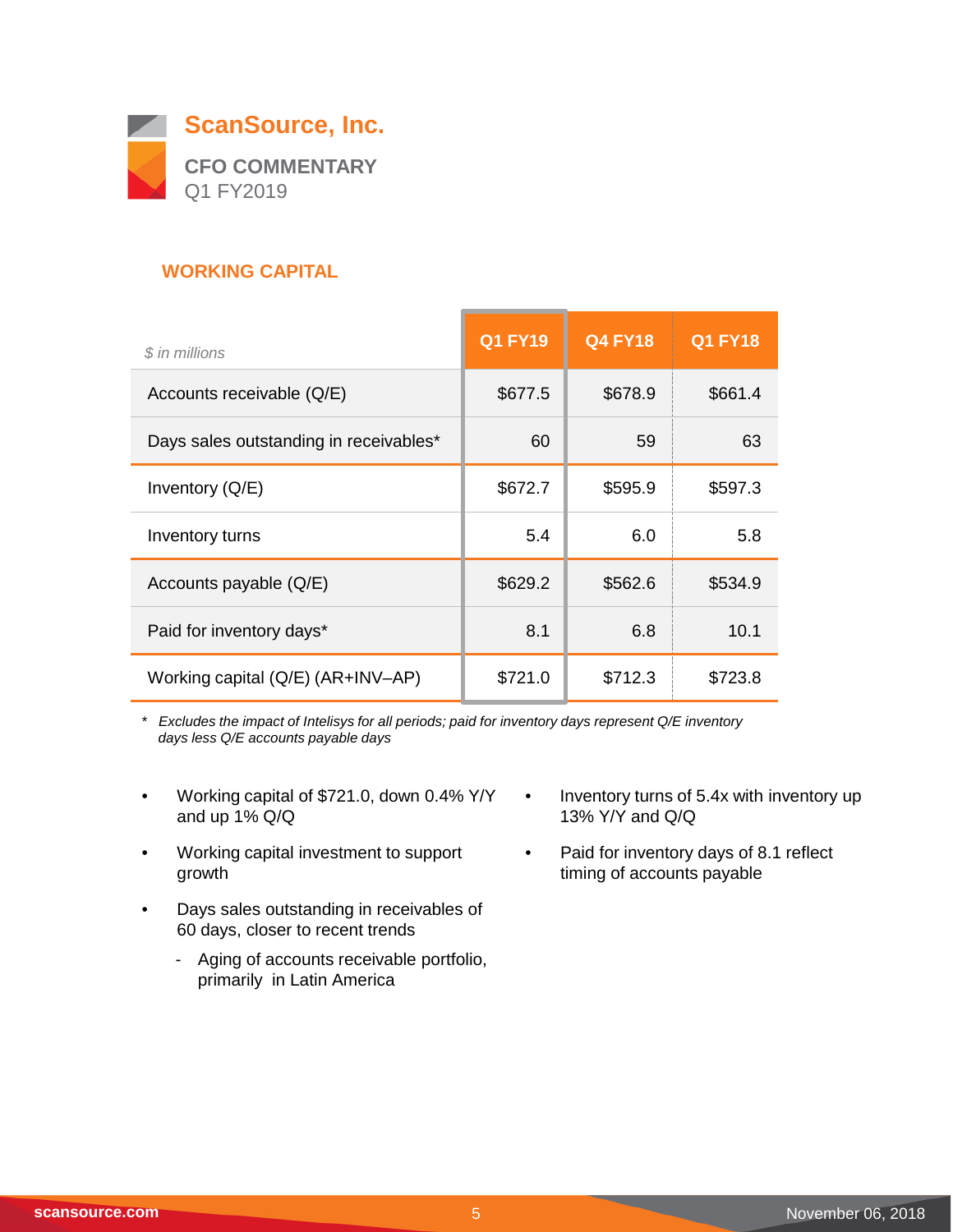

## **CASH FLOW AND BALANCE SHEET HIGHLIGHTS**

| $$$ in millions                                                       | <b>Q1 FY19</b> | <b>Q4 FY18</b> | <b>Q1 FY18</b> |
|-----------------------------------------------------------------------|----------------|----------------|----------------|
| Adjusted EBITDA (QTR)*                                                | \$37.4         | \$35.2         | \$35.2         |
| Adjusted ROIC (QTR)*                                                  | 12.9%          | 12.5%          | 13.0%          |
| Operating cash flow (QTR)                                             | \$5.7          | \$31.0         | \$(37.4)       |
| Operating cash flow, trailing 12-months                               | \$71.0         | \$27.9         | \$51.2         |
| Cash and cash equivalents (Q/E)                                       | \$18.9         | \$25.5         | \$23.6         |
| Debt $(Q/E)$                                                          | \$281.9        | \$249.4        | \$285.8        |
| Net debt to adjusted EBITDA, trailing 12-months                       | 1.8x           | 1.6x           | 2.0x           |
| Shares repurchased $-$ # of shares (QTR)                              | --             |                |                |
| Shares repurchased - dollars (QTR)                                    | --             |                |                |
| Remaining authorization under share repurchase<br>plan (as of $Q/E$ ) | \$99.7         | \$99.7         | \$99.7         |

*\* Excludes non-GAAP adjustments and change in fair value of contingent consideration*

- Adjusted EBITDA of \$37.4 million, up 6% Y/Y, due to higher sales volume and higher margins
- Adjusted return on invested capital of 12.9%, down from prior year due to increased borrowings on revolving credit facility for acquisitions
- Operating cash flow of \$5.7 million for the quarter and \$71 million for the trailing 12-months
- Cash and cash equivalent balances of \$18.9 million at 9/30/18, including \$11.6 million held outside of the U.S.
- Net debt to trailing 12-months adjusted EBITDA is 1.8x
- No shares repurchased during the quarter
- Balance sheet remains strong and provides us with the ability to execute our capital allocation plan

 $\overline{\phantom{a}}$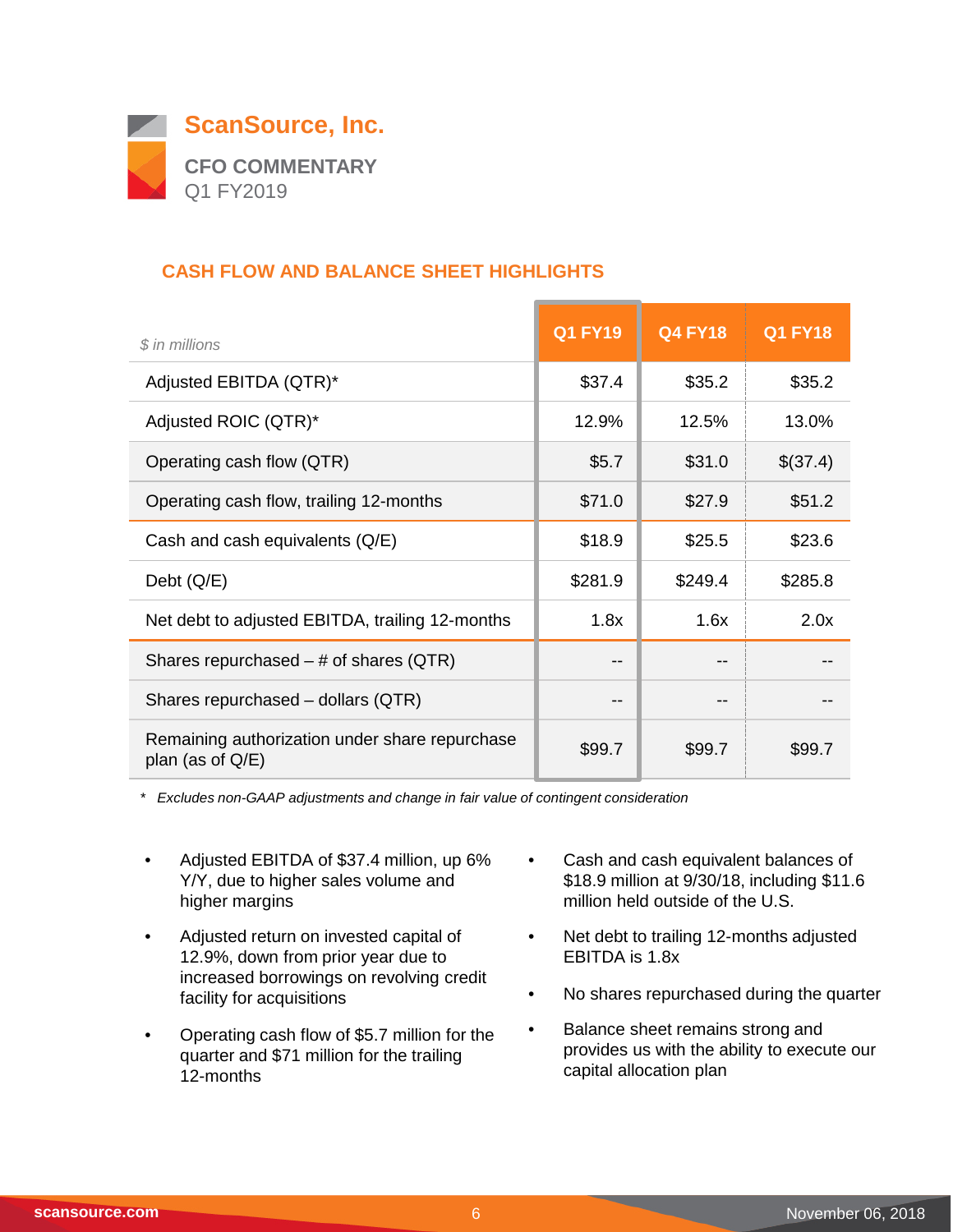

## **Q2 FY19 OUTLOOK\***

**For the quarter ending December 31, 2018:**



- Outlook as of November 06, 2018
- Non-GAAP diluted EPS excludes amortization of intangible assets, change in fair value of contingent consideration and acquisition costs
- Forecast midpoint reflects year-over-year organic sales growth in the low single digits and quarter-over-quarter sales growth of approximately 7%
- Reflects the following FX rates: \$1.15 to EUR 1.00 for the Euro, \$0.26 to R\$1.00 for the Brazilian real (R\$3.85 to \$1), and \$1.30 to GBP 1.00 for the British pound
- Expects foreign currency translation to negatively impact sales by approximately \$20 million
- Assumes interest expense will be approximately \$3.1 million for Q2 FY19
- Assumes an effective tax rate of 25% to 26% for Q2 FY19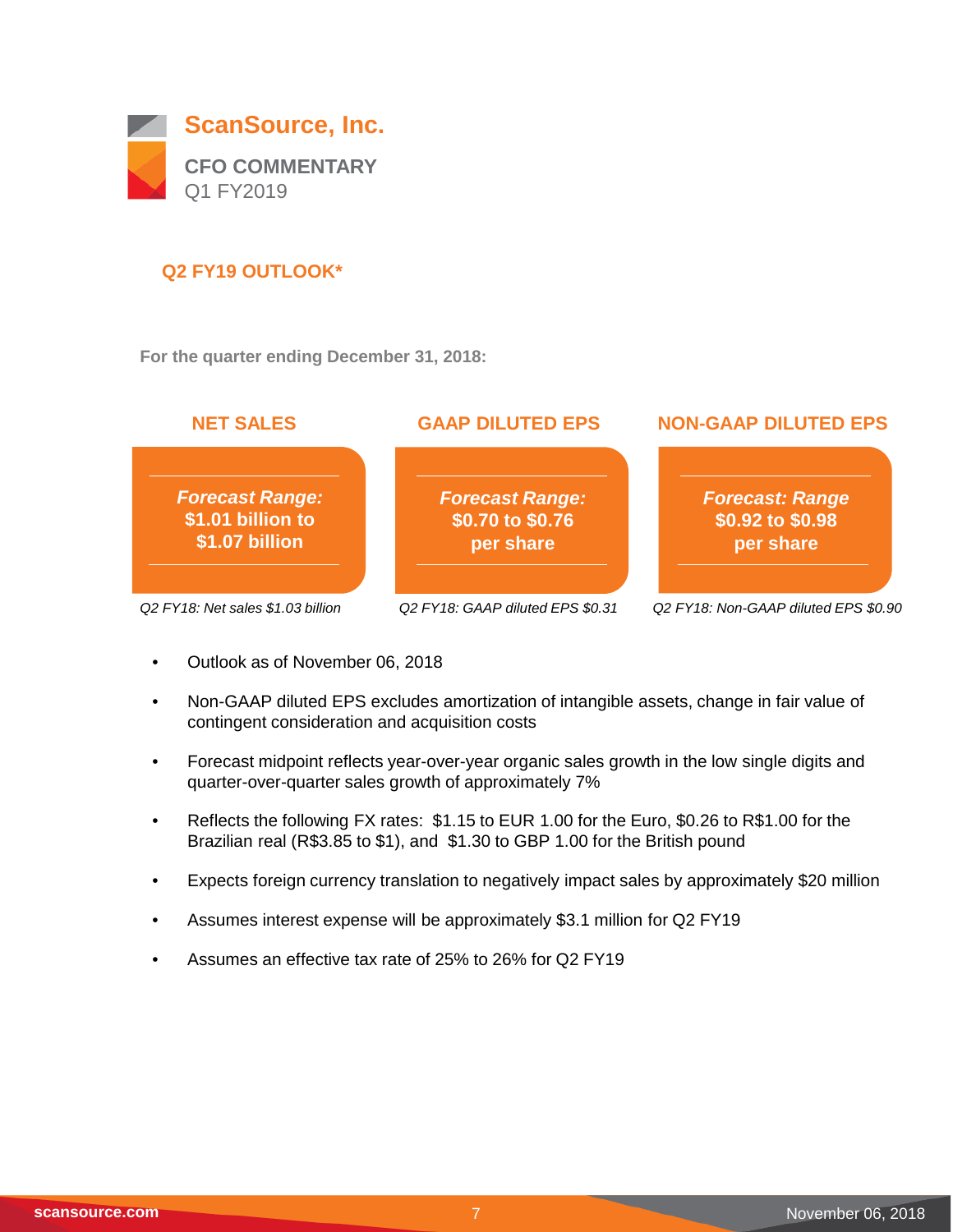

#### **FORWARD-LOOKING STATEMENTS**

This CFO Commentary contains certain comments that are "forward-looking" statements, including statements about expected EBITDA, return on invested capital ("ROIC"), sales, GAAP diluted earnings per share ("EPS"), non-GAAP diluted EPS, foreign currency rates, tax rates and interest expense that involve plans, strategies, economic performance and trends, projections, expectations, costs or beliefs about future events and other statements that are not descriptions of historical facts. Forwardlooking information is inherently subject to risks and uncertainties.

Any number of factors could cause actual results to differ materially from anticipated or forecasted results, including but not limited to, changes in interest and exchange rates and regulatory regimes impacting our international operations, the impact of tax reform laws, the failure of acquisitions to meet our expectations, the failure to manage and implement our organic growth strategy, credit risks involving our larger customers and vendors, termination of our relationship with key vendors or a significant modification of the terms under which we operate with a key vendor, the decline in demand for the products and services that we provide, reduced prices for the products and services that we provide due both to competitor and customer actions, and other factors set forth in the "Risk Factors" contained in our annual report on Form 10-K for the year ended June 30, 2018, filed with the Securities and Exchange Commission ("SEC").

Although ScanSource believes the expectations in its forward-looking statements are reasonable, it cannot guarantee future results, levels of activity, performance or achievement. ScanSource disclaims any obligation to update or revise any forwardlooking statements, whether as a result of new information, future events, or otherwise, except as may be required by law.

#### **NON-GAAP FINANCIAL INFORMATION**

In addition to disclosing results that are determined in accordance with United States Generally Accepted Accounting Principles ("GAAP"), the Company also discloses certain non-GAAP measures, including non-GAAP operating income, non-GAAP operating income margin, non-GAAP net income, non-GAAP diluted EPS, adjusted EBITDA, ROIC and net sales excluding the impact of foreign currency translation and acquisitions (organic growth). A reconciliation of the Company's non-GAAP financial information to GAAP financial information is provided in the Appendix and in the Company's Form 8-K, filed with the SEC, with the quarterly earnings press release for the period indicated.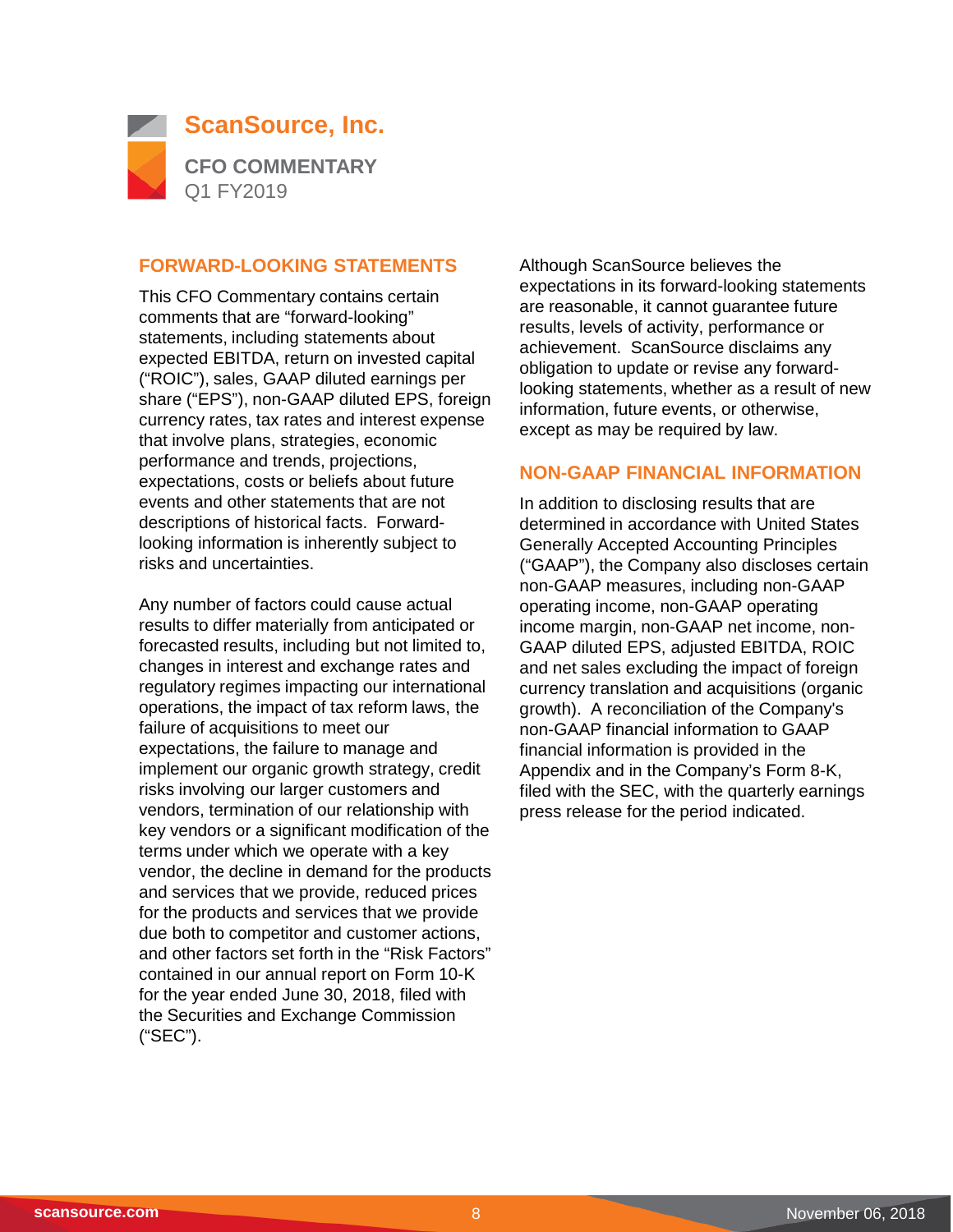

## **Operating Income, Pre-Tax Income, Net Income & EPS – QTR**

| (\$ in thousands)                                | <b>Quarter Ended September 30, 2018</b> |                            |    |                   |    |                      |    |                              |  |
|--------------------------------------------------|-----------------------------------------|----------------------------|----|-------------------|----|----------------------|----|------------------------------|--|
|                                                  |                                         | Operating<br><b>Income</b> |    | Pre-tax<br>income |    | <b>Net</b><br>income |    | <b>Diluted</b><br><b>EPS</b> |  |
| <b>GAAP</b> measure                              | \$                                      | 21.432                     | \$ | 19.224            | \$ | 14.322               | \$ | 0.56                         |  |
| Adjustments:                                     |                                         |                            |    |                   |    |                      |    |                              |  |
| Amortization of intangible assets                |                                         | 5.003                      |    | 5.003             |    | 3.798                |    | 0.15                         |  |
| Change in fair value of contingent consideration |                                         | 4,584                      |    | 4,584             |    | 3,487                |    | 0.14                         |  |
| Acquisition costs (a)                            |                                         | 355                        |    | 355               |    | 355                  |    | 0.01                         |  |
| <b>Restructuring Costs</b>                       |                                         | 1,328                      |    | 1.328             |    | 955                  |    | 0.04                         |  |
| Non-GAAP measure                                 |                                         | 32,702                     |    | 30.494            | \$ | 22.917               | \$ | 0.89                         |  |

|                                                  | Quarter Ended June 30, 2018 |                                   |    |                   |    |                      |    |                              |  |
|--------------------------------------------------|-----------------------------|-----------------------------------|----|-------------------|----|----------------------|----|------------------------------|--|
|                                                  |                             | <b>Operating</b><br><b>Income</b> |    | Pre-tax<br>income |    | <b>Net</b><br>income |    | <b>Diluted</b><br><b>EPS</b> |  |
| <b>GAAP</b> measure                              | \$                          | 19,759                            | \$ | 18.043            | \$ | 10,388               | \$ | 0.40                         |  |
| Adjustments:                                     |                             |                                   |    |                   |    |                      |    |                              |  |
| Amortization of intangible assets                |                             | 5,056                             |    | 5,056             |    | 3,521                |    | 0.14                         |  |
| Change in fair value of contingent consideration |                             | 8,448                             |    | 8.448             |    | 5,679                |    | 0.22                         |  |
| Tax recovery and related interest income         |                             | (2, 466)                          |    | (3, 119)          |    | (2,058)              |    | (0.08)                       |  |
| Tax reform charges (b)                           |                             |                                   |    |                   |    | 2,345                |    | 0.09                         |  |
| Non-GAAP measure                                 |                             | 30,797                            |    | 28,428            |    | 19,875               | \$ | 0.77                         |  |

|                                                                         | Quarter Ended September 30, 2017 |                            |    |                   |    |                      |    |                              |  |
|-------------------------------------------------------------------------|----------------------------------|----------------------------|----|-------------------|----|----------------------|----|------------------------------|--|
|                                                                         |                                  | Operating<br><b>Income</b> |    | Pre-tax<br>income |    | <b>Net</b><br>income |    | <b>Diluted</b><br><b>EPS</b> |  |
| <b>GAAP</b> measure                                                     | \$                               | 7,598                      | \$ | 6,780             | \$ | 4,147                | \$ | 0.16                         |  |
| Adjustments:                                                            |                                  |                            |    |                   |    |                      |    |                              |  |
| Amortization of intangible assets<br>Change in fair value of contingent |                                  | 5.011                      |    | 5.011             |    | 3.261                |    | 0.13                         |  |
| consideration                                                           |                                  | 16.881                     |    | 16.881            |    | 11,005               |    | 0.43                         |  |
| Acquisition costs (a)                                                   |                                  | 172                        |    | 172               |    | 172                  |    | 0.01                         |  |
| Legal settlement                                                        |                                  | 952                        |    | 952               |    | 771                  |    | 0.03                         |  |
| Non-GAAP measure                                                        |                                  | 30,614                     |    | 29,796            | \$ | 19,356               | \$ | 0.76                         |  |

*(a) Acquisition costs are nondeductible for tax purposes.*

*(b) Reflects adjustments to the one-time charge from the estimated impact of the inclusion of foreign earnings and revaluations of deferred tax assets and liabilities, as a result of tax reform laws enacted in the United States and Belgium in December 2017.*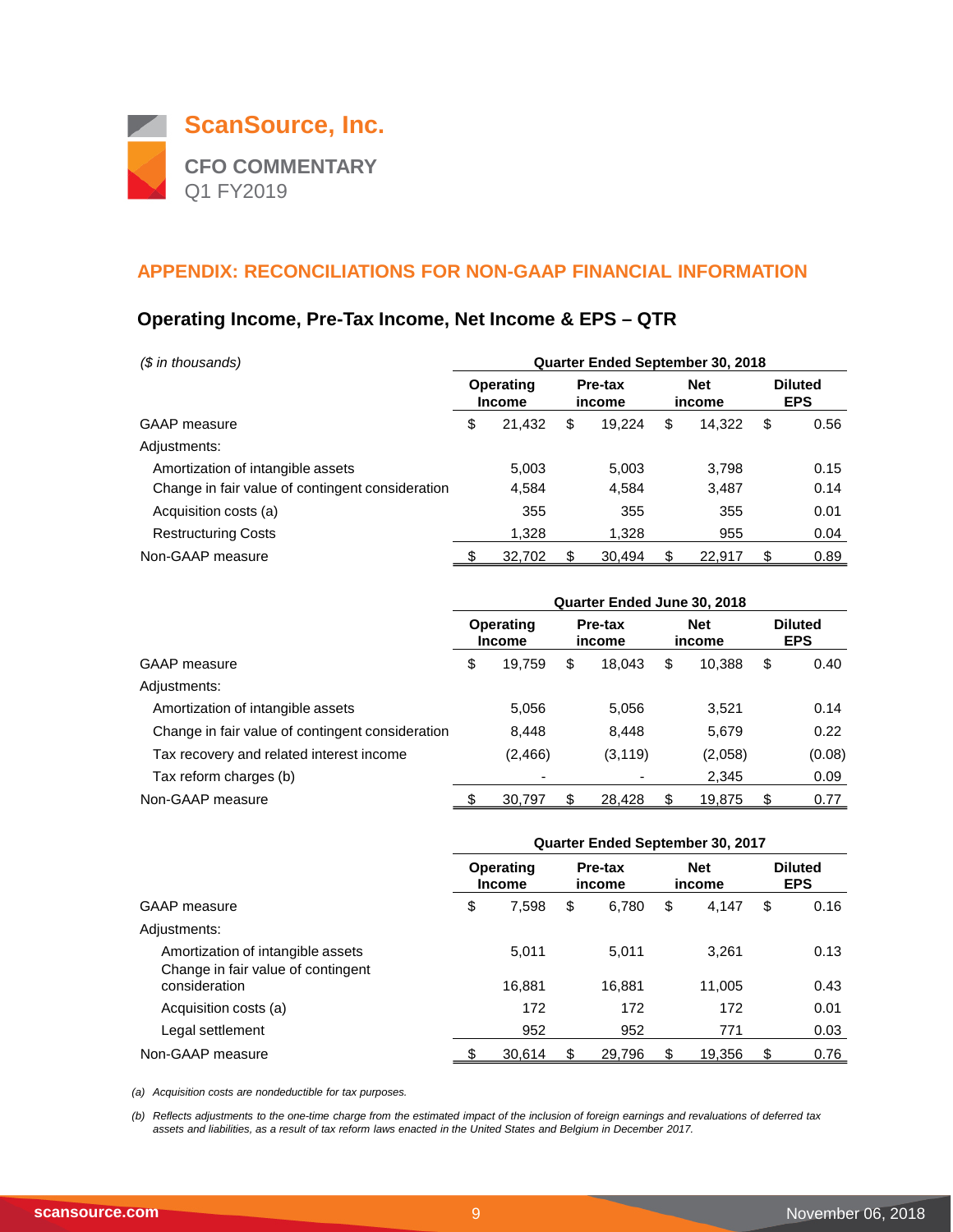

## **Net Sales, Constant Currency and Excluding Acquisitions (Organic Growth) – QTR**

| $$$ in thousands)                                              |      | <b>WW Barcode,</b><br><b>NW &amp; Security</b> |      | <b>WW Comms.</b><br>& Services |      | <b>Consolidated</b> |
|----------------------------------------------------------------|------|------------------------------------------------|------|--------------------------------|------|---------------------|
| For the quarter ended September 30, 2018:                      |      |                                                |      |                                |      |                     |
| Q1 FY19 net sales, as reported                                 | \$   | 655,113                                        | - \$ | 317,787                        | - \$ | 972,900             |
| Foreign exchange impact (a)                                    |      | 7,513                                          |      | 13,307                         |      | 20,820              |
| Q1 FY19 net sales, constant currency                           |      | 662,626                                        |      | 331,094                        |      | 993,720             |
| Less: Acquisitions                                             |      | (23,465)                                       |      | (964)                          |      | (24,429)            |
| Q1 FY19 net sales, constant currency excluding<br>acquisitions | - \$ | 639,161                                        | S    | 330,130                        | \$   | 969,291             |
| Q1 FY18 net sales, as reported                                 | \$   | 620,329                                        | \$.  | 304,230                        | -S   | 924,559             |
| Less: Acquisitions                                             |      | (14,553)                                       |      |                                |      | (14,553)            |
| Q1 FY18 net sales, excluding acquisitions                      | - \$ | 605,776                                        | S    | 304,230                        | \$   | 910,006             |
| Y/Y % Change:                                                  |      |                                                |      |                                |      |                     |
| As reported                                                    |      | 5.6%                                           |      | 4.5%                           |      | 5.2%                |
| <b>Constant currency</b>                                       |      | 6.8%                                           |      | 8.8%                           |      | 7.5%                |
| <b>Constant currency, excluding acquisitions</b>               |      |                                                |      |                                |      |                     |
| (organic growth)                                               |      | 5.5%                                           |      | 8.5%                           |      | 6.5%                |

*(a) Year-over-year sales growth excluding the translation impact of changes in foreign currency rates. Calculated by translating net sales for the quarter ended September 30, 2018 into U.S. dollars using the weighted average foreign exchange rates for the quarter ended September 30, 2017.*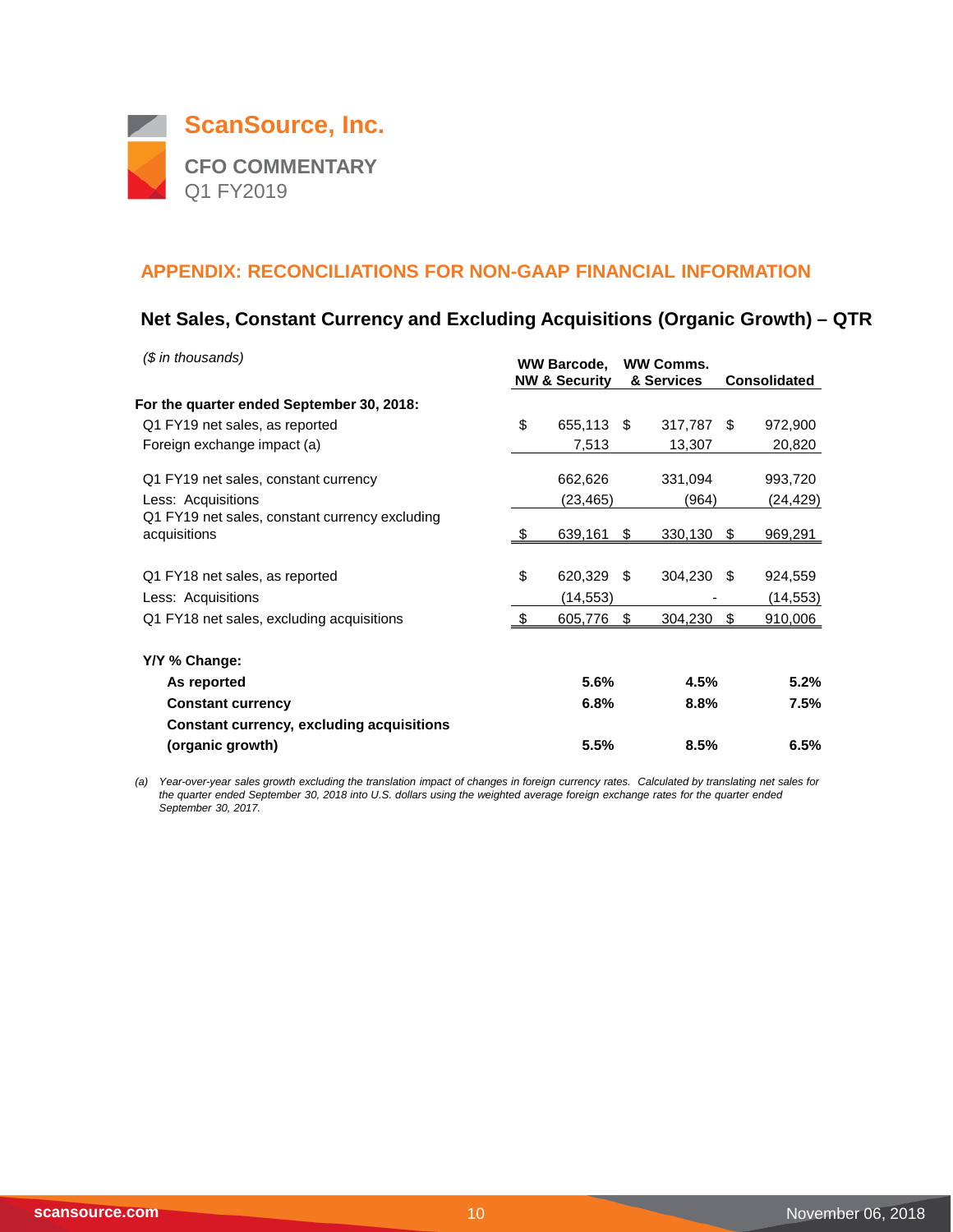

# **Highlights by Segment – QTR**

|                                                     |                                                | Quarter Ended September 30, 2018 |                                |         |           |                |    |                     |  |  |  |
|-----------------------------------------------------|------------------------------------------------|----------------------------------|--------------------------------|---------|-----------|----------------|----|---------------------|--|--|--|
| (\$ in thousands)                                   | <b>WW Barcode,</b><br><b>NW &amp; Security</b> |                                  | <b>WW Comms.</b><br>& Services |         | Corporate |                |    | <b>Consolidated</b> |  |  |  |
| Net sales                                           | \$                                             | 655,113                          | \$                             | 317.787 | \$        | $\blacksquare$ | \$ | 972,900             |  |  |  |
| GAAP operating income                               | \$                                             | 13,532                           | \$                             | 8,255   | S         | $(355)$ \$     |    | 21,432              |  |  |  |
| Adjustments:                                        |                                                |                                  |                                |         |           |                |    |                     |  |  |  |
| Amortization of intangible assets                   |                                                | 2.309                            |                                | 2.694   |           |                |    | 5,003               |  |  |  |
| Change in fair value of contingent<br>consideration |                                                |                                  |                                | 4,584   |           |                |    | 4,584               |  |  |  |
| Acquisition costs                                   |                                                |                                  |                                |         |           | 355            |    | 355                 |  |  |  |
| Restructuring costs                                 |                                                | 708                              |                                | 620     |           |                |    | 1,328               |  |  |  |
| Non-GAAP operating income                           |                                                | 16,549                           | \$                             | 16,153  | \$        |                | S  | 32,702              |  |  |  |
| GAAP operating income % (of net sales)              |                                                | 2.07%                            |                                | 2.60%   |           | n/m            |    | 2.20%               |  |  |  |
| Non-GAAP operating income % (of net sales)          |                                                | 2.53%                            |                                | 5.08%   |           | n/m            |    | 3.36%               |  |  |  |

| (\$ in thousands)                                   |    | Quarter Ended June 30, 2018                    |      |                                |    |                          |                     |         |  |  |  |
|-----------------------------------------------------|----|------------------------------------------------|------|--------------------------------|----|--------------------------|---------------------|---------|--|--|--|
|                                                     |    | <b>WW Barcode,</b><br><b>NW &amp; Security</b> |      | <b>WW Comms.</b><br>& Services |    | Corporate                | <b>Consolidated</b> |         |  |  |  |
| Net sales                                           | \$ | 684,552                                        | \$.  | 309,300                        | S  | ٠                        | \$                  | 993,852 |  |  |  |
| GAAP operating income                               | \$ | 15,768                                         | - \$ | 3.991                          | \$ | $\overline{\phantom{0}}$ | \$                  | 19,759  |  |  |  |
| Adjustments:                                        |    |                                                |      |                                |    |                          |                     |         |  |  |  |
| Amortization of intangible assets                   |    | 2.309                                          |      | 2.747                          |    |                          |                     | 5,056   |  |  |  |
| Change in fair value of contingent<br>consideration |    |                                                |      | 8.448                          |    |                          |                     | 8,448   |  |  |  |
| Tax recovery                                        |    | (1,512)                                        |      | (954)                          |    |                          |                     | (2,466) |  |  |  |
| Non-GAAP operating income                           |    | 16.565                                         | \$   | 14.232                         |    |                          |                     | 30,797  |  |  |  |
| GAAP operating income % (of net sales)              |    | 2.30%                                          |      | 1.29%                          |    | n/m                      |                     | 1.99%   |  |  |  |
| Non-GAAP operating income % (of net sales)          |    | 2.42%                                          |      | 4.60%                          |    | n/m                      |                     | 3.10%   |  |  |  |

| Quarter Ended September 30, 2017 |         |                                                |          |            |              |                     |            |  |
|----------------------------------|---------|------------------------------------------------|----------|------------|--------------|---------------------|------------|--|
|                                  |         | <b>WW Comms.</b>                               |          |            |              |                     |            |  |
|                                  |         |                                                |          |            |              | <b>Consolidated</b> |            |  |
| \$                               | 620.329 | \$                                             | 304.230  | \$         | $\sim$       | \$                  | 924,559    |  |
| \$                               | 14,035  | -S                                             |          |            |              |                     | 7,598      |  |
|                                  |         |                                                |          |            |              |                     |            |  |
|                                  | 1.774   |                                                | 3.237    |            |              |                     | 5,011      |  |
|                                  |         |                                                |          |            |              |                     |            |  |
|                                  | 69      |                                                | 16.812   |            |              |                     | 16,881     |  |
|                                  |         |                                                | 952      |            |              |                     | 952        |  |
|                                  |         |                                                |          |            | 172          |                     | 172        |  |
|                                  | 15,878  | \$.                                            | 14.736   |            |              |                     | 30,614     |  |
|                                  | 2.26%   |                                                | $-2.06%$ |            | n/m          |                     | 0.82%      |  |
|                                  | 2.56%   |                                                | 4.84%    |            | n/m          |                     | 3.31%      |  |
|                                  |         | <b>WW Barcode,</b><br><b>NW &amp; Security</b> |          | & Services | $(6,265)$ \$ | Corporate           | $(172)$ \$ |  |

*n/m = not meaningful*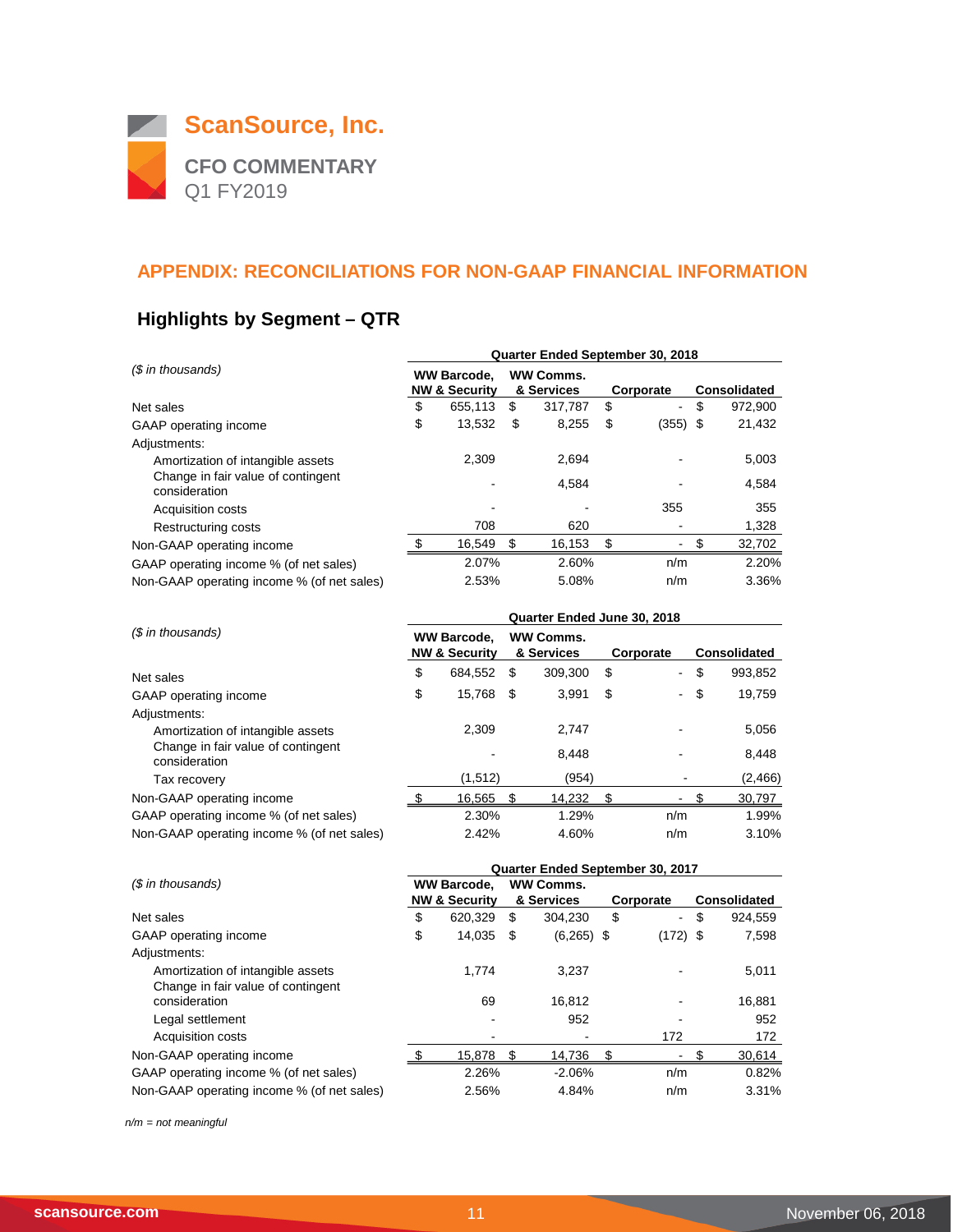

## **Average Return on Invested Capital - QTR**

| (\$ in thousands)                                            |     |             |                |               |                |      |             |
|--------------------------------------------------------------|-----|-------------|----------------|---------------|----------------|------|-------------|
|                                                              |     | Q1 FY19     | <b>Q4 FY18</b> | Q3 FY18       | <b>Q2 FY18</b> |      | Q1 FY18     |
| Adjusted return on invested capital (ROIC), annualized (a)   |     | 12.9%       | 12.5%          | 11.2%         | 13.3%          |      | 13.0%       |
| Reconciliation of Net Income to Adjusted EBITDA              |     |             |                |               |                |      |             |
| Net income - GAAP                                            | \$  | 14,322      | \$<br>10,388   | \$<br>10,649  | \$<br>7,969    | -\$  | 4,147       |
| Plus:                                                        |     |             |                |               |                |      |             |
| Interest expense                                             |     | 2,627       | 2,494          | 2,784         | 2,285          |      | 1,585       |
| Income taxes                                                 |     | 4,902       | 7,655          | 5,143         | 12,341         |      | 2,633       |
| Depreciation and amortization                                |     | 9,268       | 9,291          | 9,438         | 9,901          |      | 8,864       |
| <b>EBITDA</b>                                                |     | 31,119      | 29,828         | 28,014        | 32,496         |      | 17,229      |
| Adjustments:                                                 |     |             |                |               |                |      |             |
| Change in fair value of contingent consideration             |     | 4,584       | 8,448          | 4,801         | 6,913          |      | 16,881      |
| Acquisition costs                                            |     | 355         |                |               |                |      | 172         |
| Tax recovery and related interest income                     |     |             | (3, 119)       |               |                |      |             |
| Legal settlement, net of attorney fees                       |     |             |                |               |                |      | 952         |
| <b>Restructuring Costs</b>                                   |     | 1,328       |                |               |                |      |             |
| Adjusted EBITDA (numerator for ROIC)(non-GAAP)               | -\$ | 37,386      | \$<br>35,157   | \$<br>32,815  | \$<br>39,409   | \$   | 35,234      |
| <b>Invested Capital Calculation</b>                          |     |             |                |               |                |      |             |
| Equity - beginning of the quarter                            | \$  | 866,376     | \$<br>877,796  | \$<br>860,787 | \$<br>852,976  | - \$ | 837,145     |
| Equity - end of quarter                                      |     | 877,897     | 866,376        | 877,796       | 860,787        |      | 852,976     |
| Adjustments:                                                 |     |             |                |               |                |      |             |
| Change in fair value of contingent consideration, net of tax |     | 3,487       | 5,679          | 3,272         | 4,742          |      | 11,005      |
| Acquisition costs, net of tax                                |     | 355         |                |               |                |      | 172         |
| Tax recovery and related interest income, net of tax         |     |             | (2,058)        |               |                |      |             |
| Legal settlement, net of attorney fees, net of tax           |     |             |                |               |                |      | 771         |
| Tax reform charges                                           |     |             | 2,345          |               | 6,689          |      |             |
| Restructuring costs, net of tax                              |     | 955         |                |               |                |      |             |
| Average equity                                               |     | 874,535     | 875,069        | 870,928       | 862,597        |      | 851,035     |
| Average funded debt (b)                                      |     | 272,277     | 253,393        | 315,872       | 311,327        |      | 224,956     |
| Invested capital (denominator for ROIC)(non-GAAP)            |     | \$1,146,812 | \$1,128,462    | \$1,186,800   | \$1,173,924    |      | \$1,075,991 |

*(a) Calculated as net income plus interest expense, income taxes, depreciation and amortization (EBITDA), annualized divided by invested capital for the period. Adjusted EBITDA reflects other adjustments for non-GAAP measures.*

*(b) Average daily amounts outstanding on short-term and long-term interest-bearing debt.*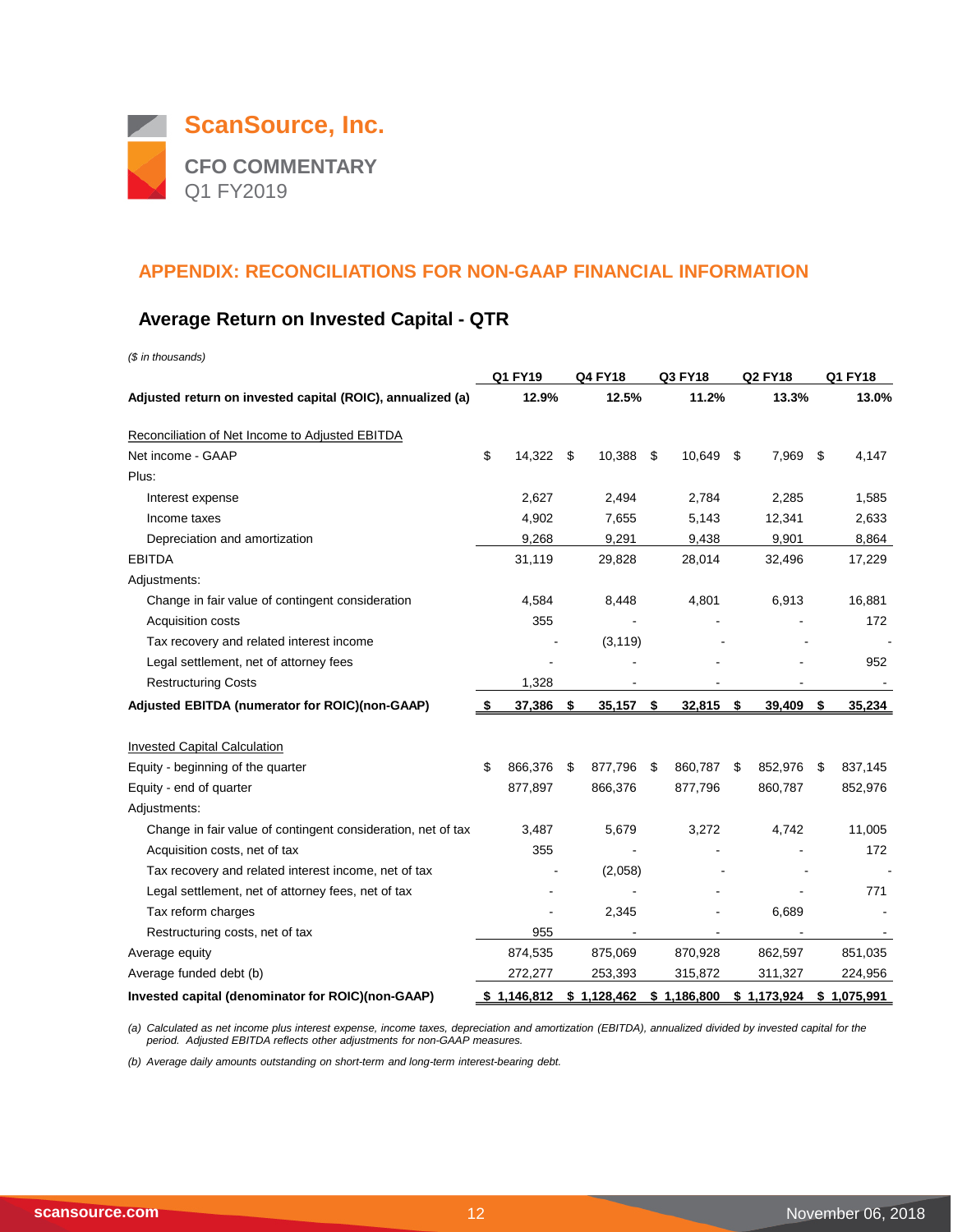

#### **Net Debt and EBITDA Metrics**

*(\$ in thousands)*

|                                                     | Q1 FY19                  | <b>Q4 FY18</b> | Q3 FY18     | <b>Q2 FY18</b>                              | Q1 FY18        | <b>Q4 FY17</b> | Q3 FY17      | <b>Q2 FY17</b> |
|-----------------------------------------------------|--------------------------|----------------|-------------|---------------------------------------------|----------------|----------------|--------------|----------------|
| Debt (Q/E)                                          | \$281,859                | \$249,429      | \$282,158   | \$360,932                                   | \$285,763      | \$<br>97,300   | \$113,934    | \$141,666      |
| Less: Cash and cash equivalents (Q/E)               | (18, 858)                | (25, 530)      | (35, 361)   | (35, 435)                                   | (23, 616)      | (56,094)       | (62, 187)    | (45,071)       |
| Net debt (Q/E)                                      | 263,000                  | $$223,899$ \$  |             | 246,797 \$ 325,497 \$                       | 262,147 \$     | 41,206 \$      | 51,747 \$    | 96,595         |
| Reconciliation of Net Income to Adjusted EBITDA     |                          |                |             |                                             |                |                |              |                |
| Net income - GAAP                                   | \$<br>14.322             | 10,388<br>S    | 10,649<br>S | -\$<br>7,969                                | 4,147<br>\$.   | \$<br>18,970   | \$<br>12,424 | \$<br>23,036   |
| Plus:                                               |                          |                |             |                                             |                |                |              |                |
| Interest expense                                    | 2,627                    | 2,494          | 2,784       | 2,285                                       | 1,585          | 934            | 780          | 912            |
| Income taxes                                        | 4,902                    | 7,655          | 5,143       | 12,341                                      | 2,633          | 4,450          | 7,147        | 12,745         |
| Depreciation and amortization                       | 9,268                    | 9,291          | 9,438       | 9,901                                       | 8,864          | 6,276          | 6,880        | 6,588          |
| <b>EBITDA</b>                                       | 31,119                   | 29,828         | 28,014      | 32,496                                      | 17,229         | 30,630         | 27,231       | 43,281         |
| Adjustments:                                        |                          |                |             |                                             |                |                |              |                |
| Change in fair value of contingent<br>consideration | 4,584                    | 8,448          | 4,801       | 6,913                                       | 16,881         | 1,290          | 1,960        | 1,791          |
| Acquisition costs                                   | 355                      |                |             |                                             | 172            | 422            |              | 335            |
| Tax recovery and related interest<br>income         | $\overline{\phantom{a}}$ | (3, 119)       |             |                                             | $\blacksquare$ | (1, 382)       |              |                |
| Legal settlement, net of attorney fees              |                          |                |             |                                             | 952            |                |              | (12, 777)      |
| <b>Restructuring Costs</b>                          | 1,328                    |                |             |                                             |                |                |              |                |
| Adjusted EBITDA (non-GAAP)                          | \$37,386                 | \$<br>35,157   | \$32,815    | \$ 39,409                                   | \$35,234       | \$<br>30,960   | \$29,191     | \$32,630       |
| Adjusted EBITDA, TTM (a)                            | \$144,767                | \$142,617      |             | $$138,418$ $$134,794$ $$128,015$ $$121,986$ |                |                | \$111,979    | \$110,284      |
| Net Debt / Adjusted EBITDA, TTM (a)                 | 1.8x                     | 1.6x           | 1.8x        | 2.4x                                        | 2.0x           | 0.3x           | 0.5x         | 0.9x           |

*(a) Adjusted EBITDA for the trailing 12-month period*